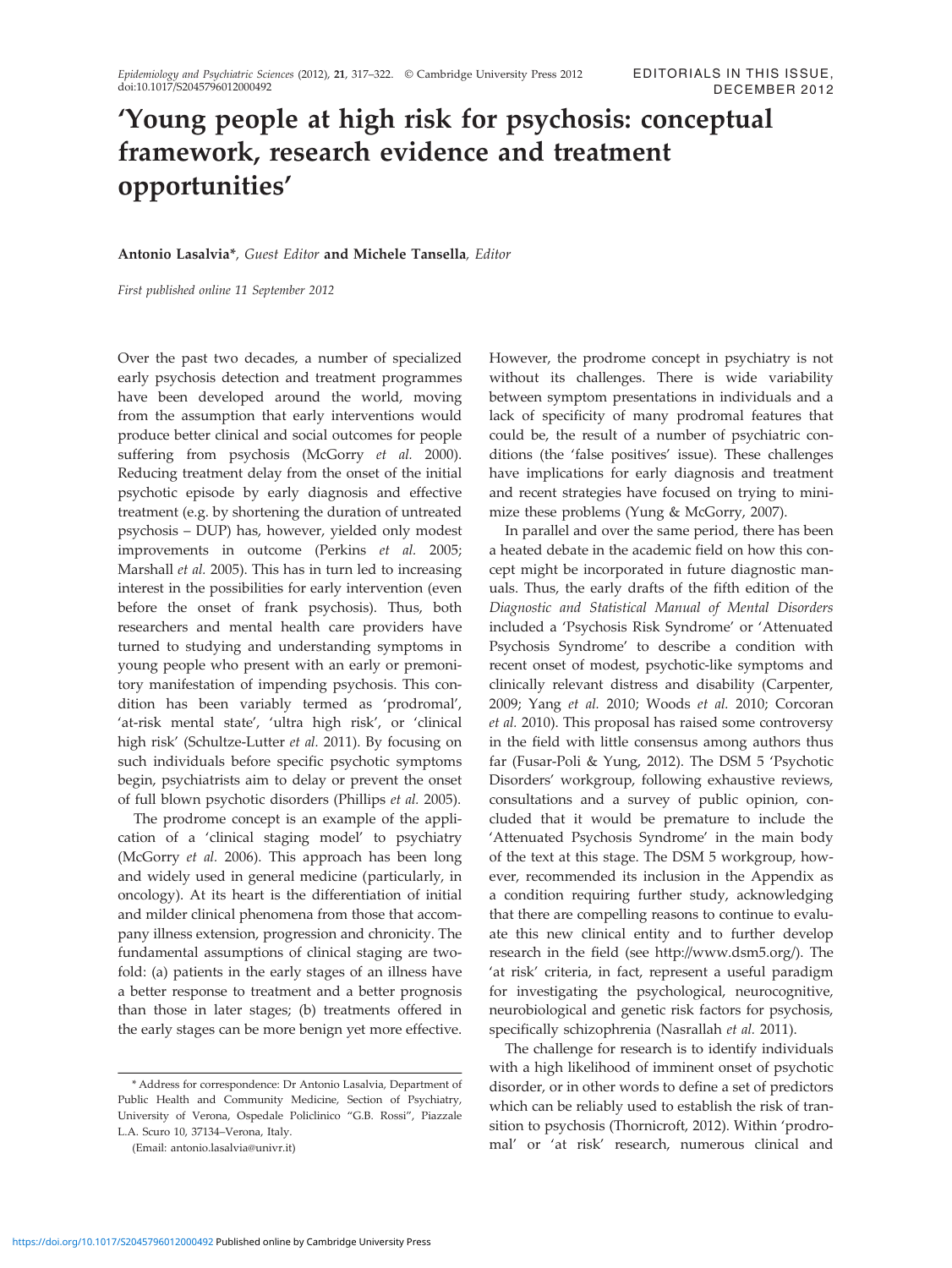psychopathological variables have now been shown to predict the onset of psychosis, including factors that are not directly related to the 'at risk' inclusion criteria, such as schizotypal personality features, basic symptoms, neurocognitive deficits, structural/functional brain abnormalities (Yung & McGorry, 2007). To date, the primary outcome of interest in 'at risk' research has been the development of psychotic disorder, whereby patients are categorised as either having 'transitioned' or 'not transitioned'. However, not all young people identified as being at-risk will develop psychotic disorder: the average transition rate is approximately 22% at 1-year, rising to 36% at 3 years (Fusar-Poli et al. 2012a). The transition rate is, in part, a function of the threshold at which psychotic symptoms progress from attenuated to frank 'psychotic disorder'. And this threshold (that was originally based on the level of positive symptoms at which clinicians felt anti-psychotic medication was indicated) is somewhat arbitrary. The first editorial published in this issue (Lin et al. 2012) challenged the 'psychosis threshold' currently adopted in the at-risk research, underling its arbitrary nature. The arbitrary nature of the psychosis threshold is clearly reflected in the different levels of symptoms (and their interpretation) that constitute the threshold for psychosis in the available assessment tools. For instance, using the current model, a young person who has never had any psychotic experiences is assumed to be equivalent to another who continues to present with attenuated psychotic symptoms and functional impairment, but who never progresses over the threshold of frank psychosis. This equivocation is problematic from a clinical point of view, and has clear implications for clinical care and the search for markers of psychosis. Other alternative outcomes are therefore required. The authors (Lin et al. 2012) thus advocate the broadening of the term 'outcome' to incorporate non-psychotic diagnoses, functioning and negative symptoms, bearing in mind that not developing a psychotic disorder does not necessarily mean recovery and good outcome. Thus, according to Lin et al. (2012), a future challenge for at-risk research is shifting the traditional notion of outcome to reliably include outcomes other than psychosis. Such an expansion is likely to result in better aetiological models of psychosis.

Cognitive deficits may predate the onset of psychosis and have been considered as useful markers of increased vulnerability to disorder (Seidman et al. 2010). A number of recent studies, in fact, report that 'high risk' state for psychosis is associated with significant and widespread impairments in neurocognitive functioning. Specifically, subjects at high risk were found to be impaired in general intelligence, executive function, verbal and visual memory, verbal fluency, attention and working memory, and social cognition. Impairment in verbal fluency and memory functioning seem to be more strongly associated with the onset of psychotic symptoms (Fusar-Poli et al. 2012b). Addington & Barbato (2012) specifically address this issue, in a critical review of the literature on neurocognition in people at-risk of psychosis. They report that 'at-risk' individuals show general and specific cognitive deficits (e.g. impairments in verbal fluency) compared with healthy controls, and their cognitive course – similarly to healthy controls – tends to remain stable over time. For those who develop fully blown psychosis compared with those who do not convert, there appear to be minimal differences at baseline with respect to cognition, although over time the converters may show deterioration in some cognitive domains (i.e. verbal IQ, verbal memory, verbal fluency and speed of processing) compared with the non-converters. However, this literature is characterized by a number of inconsistencies that result from methodological limitations. These include: (a) variability in the sample sizes, (b) heterogeneity in the sample composition ('at-risk' individuals generally cluster into several groups, some of them developing a psychotic illness, others remitting from their symptoms, others improving modestly and other are simply false positives), (c) different length of follow up (the risk of transition increases with the duration of follow-up), (d) heterogeneity in the neuropsychological tasks used (e. g. some measures are more sensitive for detection of subtle impairment in specific domains, whereas other explore general intellectual ability). Therefore, given the limited nature of the current available results, further research is required before the role of cognition in prediction of psychosis can be well understood.

In the third editorial, Lawrie et al. (2012) discuss the potential value of brain imaging measures for predicting the onset of psychosis in populations at risk for schizophrenia or bipolar disorders, with perhaps greater reliability than standard clinical criteria alone. The authors address this issue in the light of three outstanding pioneering studies conducted by their research group on people at genetic risk of psychosis (i.e. individuals who have two or more affected relatives) – the Edinburgh High Risk Study (EHRS) of Schizophrenia, the Edinburgh Study of Comorbidity (ESC) and the Bipolar Family Study (BFS). Both the EHRS and the ECS showed that a relatively small number of behavioural, cognitive and imaging predictors (i.e. schizotypy, memory impairment and increased prefrontal gyral folding) – the so-called 'extended psychosis phenotype' (Johnstone et al. 2007) – can be reliably used to predict schizophrenia years in advance on a single subject basis. On the other hand, the BFS demonstrates a different pattern of abnormalities in those at high genetic risk of bipolar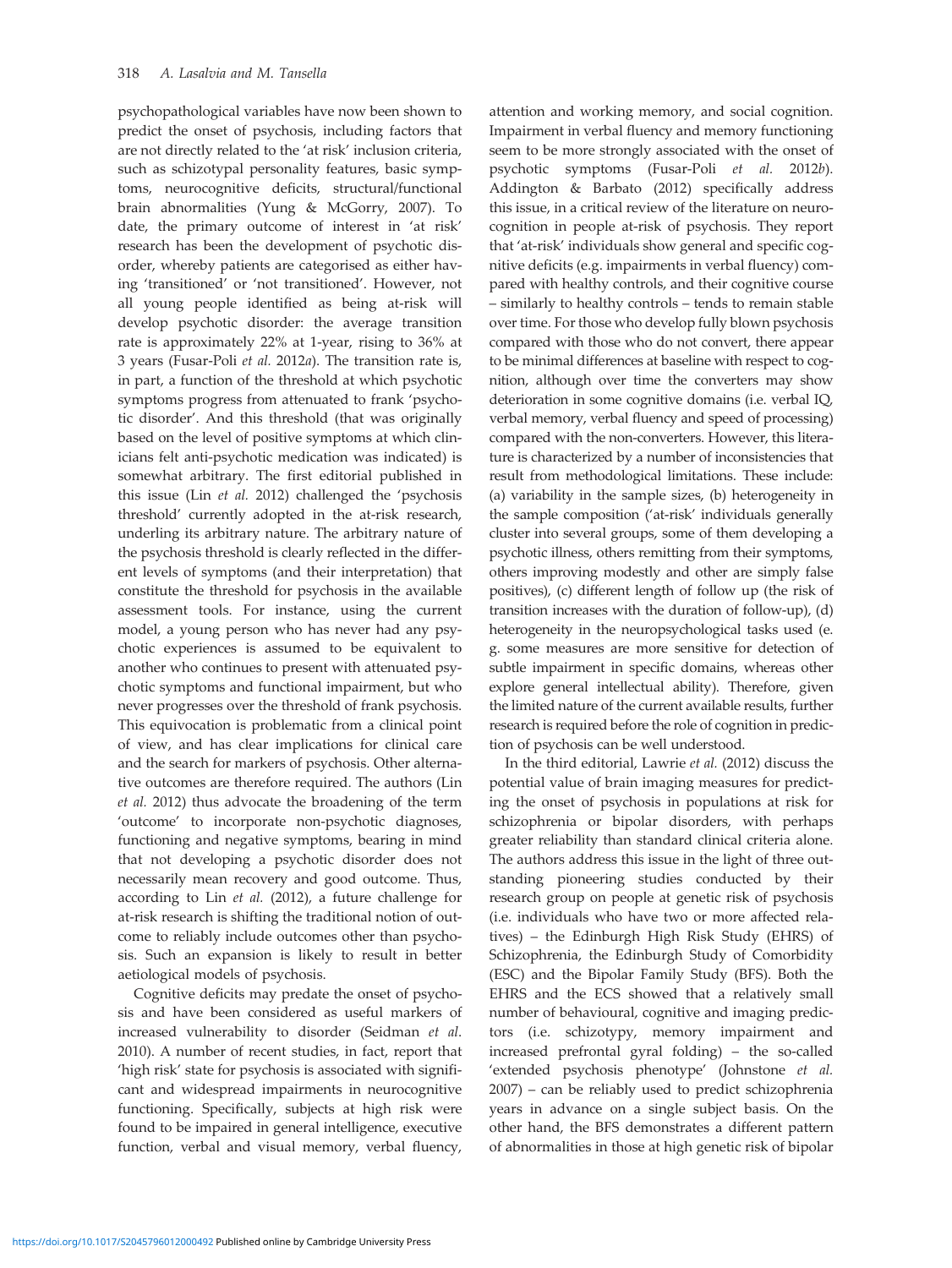disorder as compared with people at risk of schizophrenia or healthy controls, a finding consistent with a number of studies indicating that schizophrenia and bipolar disorder might be distinguished by a number of brain imaging approaches. These techniques may yet prove to be able to predict differential response to the types of treatment used in the two disorders, but this remains a work in progress. In fact, some notable limitations need to be acknowledged and addressed before this work can be implemented in clinical practice. Importantly, this will help translate what currently are essentially group profiles into individual risk scores. This translation will allow psychiatrists and researchers to find the optimal combination of imaging and other variables to enhance prediction power, to test the acceptability of these approaches in relevant populations, and then to demonstrate their practicality and cost effectiveness.

A number of methods for identifying those at imminent risk of psychosis have been developed, involving the combination of different clinical and neurobiological risk factors (Yung & McGorry, 2007). However, even using these multiple-gate screening models, the majority of those selected still do not develop the disorder (Saha et al. 2012). Identifying features within these populations which seem to be associated with increased risk is a research and clinical priority. Moreover, the significant ethical questions surrounding this research endeavour need to be carefully addressed (Bentall & Morrison, 2002; Corcoran et al. 2010).

Research on 'high risk' psychosis represents a key issue in early recognition, secondary prevention and intervention of psychosis and as such constitutes a substantive new frontier in the practice of psychiatry. More effort is therefore needed in this important field of work.

## 'Giovani pazienti ad alto rischio di psicosi: cornice concettuale, evidenze sperimentali e opportunità di trattamento'

Nel corso degli ultimi vent'anni, si sono andati diffondendo in tutto il mondo numerosi programmi d'identificazione e trattamento precoce delle psicosi, muovendo dall'assunto che interventi terapeutici effettuati nelle fasi iniziali di malattia avrebbero prodotto esiti clinici e sociali migliori (McGorry et al. 2000). Tuttavia, gli sforzi volti a ridurre l'intervallo tra l'esordio dei sintomi e l'inizio del trattamento (attraverso, ad esempio, la riduzione della durata di psicosi non trattata – DUP) ha prodotto solo modesti miglioramenti dell'esito (Perkins et al. 2005; Marshall et al. 2005). Conseguentemente, è andato maturando un crescente interesse circa la possibilità di spostare ancora più avanti la fase di intervento precoce (prima, cioè, dell'insorgenza dei sintomi psicotici). Sia i ricercatori che i clinici hanno, pertanto, iniziato a volgere la propria attenzione allo studio dei fenomeni psichici manifestati dai giovani pazienti che si presentano ai servizi lamentando sintomi premonitori di una possibile psicosi. Tale condizione è stata variamente denominata come 'prodromica', 'stato mentale a rischio', 'ad altissimo rischio', 'ad alto rischio clinico' (Schultze-Lutter et al. 2011). Obiettivo di questo nuovo approccio è ritardare o prevenire l'insorgenza del disturbo psicotico franco attraverso l'identificazione precoce dei pazienti 'a rischio' (Phillips et al. 2005).

Il concetto di fase prodromica rappresenta un esempio dell'applicazione in campo psichiatrico del 'modello di stadiazione clinica' (McGorry et al. 2006). Questo approccio è stato a lungo ed ampiamente utilizzato in medicina (in oncologia, soprattutto). Il nucleo di tale concetto consiste nel differenziare precocemente fenomeni clinici inziali e dotati di gravità limitata, da quelli che accompagnano l'estensione, la progressione e la fase di cronicità della malattia. Gli assunti fondamentali del 'modello di stadiazione clinica' sono due: (a) i pazienti in fase precoce presentano una risposta migliore al trattamento ed una prognosi più favorevole rispetto a quelli che iniziano le cure in fase più avanzata; (b) i trattamenti forniti in fase iniziale sono meno pesanti ed invasivi e più efficaci. Il concetto di fase prodromica in psichiatria non è, tuttavia, privo di aspetti problematici. Esiste, ad esempio, un'ampia variabilità nella presentazione clinica di questi pazienti e una assai limitata specificità dei sintomi prodromici, che potenzialmente possono essere espressione di numerosi e differenti disturbi psichiatrici (il problema dei 'falsi positivi'). Tali problemi hanno ricadute non indifferenti per la diagnosi e il trattamento dei pazienti in fase prodromica, tanto che di recente sono state sviluppate numerose strategie volte a minimizzarne la portata (Yung & McGorry, 2007).

Parallelamente ha avuto luogo in ambito accademico un acceso dibattito sull'opportunità di trovare uno spazio adeguato a tale costrutto nei futuri manuali diagnostici. I draft iniziali della quinta edizione del Manuale Diagnostico e Satistico dei Disturbi Mentali (DSM) avevano effettivamente incluso al loro interno una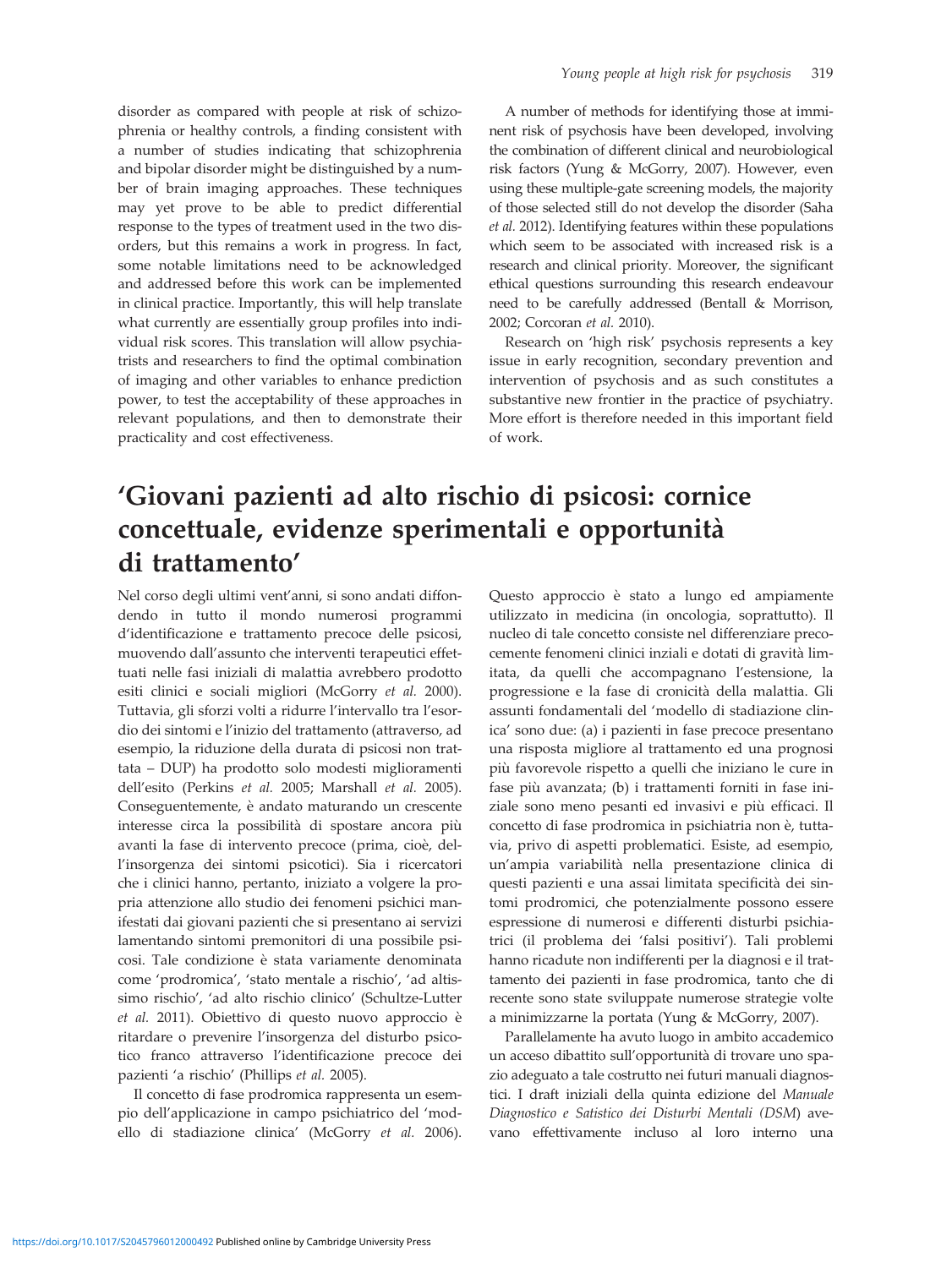condizione denominata 'Sindrome da rischio psicotico' o 'Sindrome psicotica attenuata', per definire un quadro caratterizzato da sfumata sintomatologia simil-psicotica, di recente insorgenza, associata a rilevante disagio clinico e compromissione funzionale (Carpenter, 2009; Yang et al. 2010; Woods et al. 2010; Corcoran et al. 2010). La proposta di includere i prodromi delle psicosi nella futura manualistica psichiatrica ha sollevato però numerose controversie, che non hanno consentito di raggiungere consenso unanime tra gli esperti (Fusar-Poli & Yung, 2012). Il gruppo di lavoro sui 'Disturbi Psicotici' del DSM 5, dopo avere esaminato attentamente i dati di letteratura disponibili, consultato i maggiori esperti del settore ed effettuato indagini scrupolose sull'opinone pubblica, ha concluso che è attualmente prematuro includere la 'Sindrome psicotica attenutata' tra le sindromi cliniche principali elencate nel testo. Il gruppo di lavoro del DSM 5, tuttavia, ne ha raccomandata l'inclusione in Appendice tra le condizioni che necessitano di ulteriori studi, riconoscendo che sussistono fondati motivi per proseguire la valutazione di questa nuova entità clinica e per promuovere e sviluppare la ricerca in questo settore (http://www.dsm5.org/). La condizione denominata 'a rischio' rappresenta, infatti, un utile paradigma per esplorare i fattori di rischio psicologici, neurocognitivi, neurobiologici e genetici delle psicosi, in particolare di quelle schizofreniche (Nasrallah et al. 2011).

Obiettivo della ricerca in questo settore è identificare le persone che presentano un'elevata probabilità di imminente esordio psicotico o, in altre parole, riuscire a definire un insieme di predittori che possano essere utilizzati in maniera affidabile per stabilire il rischio di trasizione verso una psicosi (Thornicroft, 2012). La ricerca sui 'prodromi' o sulle condizioni 'a rischio', è stata effettivamente in grado di identificare numerose variabili cliniche e psicopatologiche predittive di transizione verso la psicosi, compresi fattori non direttamente legati ai criteri di inclusione proposti per le popolazioni 'a rischio', quali ad esempio tratti schizotipici di personalità, sitomi di base, deficit neurocognitivi, anomalie cerebrali strutturali e/o funzionali (Yung & McGorry, 2007). Fino ad oggi la variabile di esito principale della ricerca sui soggetti 'a rischio' è consistita nel definire come presente o meno un disturbo psicotico franco, categorizzando i pazienti come 'transitati' o 'non transitati' verso la psicosi. In realtà, non tutti i giovani pazienti definiti 'a rischio' sulla base dei criteri attualmente utilizzati sviluppano una psicosi: i tassi medi di transizione sono circa il 22% ad un anno, per salire al 36% a tre anni (Fusar-Poli et al. 2012a). Il tasso di transizione è, almeno in parte, funzione della soglia al di là della quale viene collocato il passaggio da una condizione di sintomatologia psicotica attenuata a quella 'disturbo psicotico' vero e

proprio. E questa soglia (che originariamente si basava sul livello dei sintomi positivi in relazione ai quali era ritenuto indicato un trattamento con neurolettici) è piuttosto arbitraria. Il primo editoriale pubblicato in questo numero (Lin et al. 2012) mette in discussione la 'soglia psicotica' attualmente utilizzata dalla ricerca sui pazienti 'a rischio', sottolineandone appunto la natura arbitraria. L'arbitrarietà di tale soglia si coglie in maniera evidente notando la notevole eterogeneità dei livelli sintomatologici (e le relative differenti interpretazioni) che definiscono le soglie di transizione verso la psicosi contenute nei vari strumenti di valutazione attualmente in voga. Ad esempio, utlizzando gli attuali criteri, un giovane che non ha mai sperimentato in vita sua alcuna esperienza psicotica viene considerato alla stessa stregua di un altro che presenta persistenti sintomi psicotici attenuati con compromissione del funzionamento, ma che non ha mai varcato la soglia verso una psicosi franca. Tale ambiguità è problematica da un punto di vista clinico ed ha evidenti ricadute in termini assistenziali e per la ricerca sui marker delle psicosi. È necessario, pertanto, trovare strade alternative. Gli autori (Lin et al. 2012) invocano, allora, un ampliamento dei criteri di esito per definire l'avvenuto superamento da parte di una persona della soglia di attenzione clinica, attraverso l'inclusione di diagnosi non psicotiche, del livello di funzionamento e dei sintomi negativi, sottolineando che non sviluppare un disturbo psicotico non significa necessariamente guarigione o esito favorevole. Secondo Lin et al. (2012), la prossima sfida per la ricerca in questo settore sarà di abbandonare la tradizionale nozione di esito per considerare altri criteri più affidabili che consentano di superare la semplicistica dicotomia 'psicosi'/'non psicosi'. È possibile che tale allargamento dei criteri permetta, a sua volta, di sviluppare migliori modelli esplicativi per le psicosi.

È stato osservato che i deficit cognitivi possono anticipare di molto tempo l'esordio della psicosi e pertanto sono stati considerati un utile marker di vulnerabilità per tale disturbo (Seidman et al. 2010). Studi recenti, infatti, hanno riportato che la condizione 'a rischio' di psicosi si associa a significativi e diffusi deficit nel funzionamento neurocognitivo. In particolare, i soggetti 'ad alto rischio' sono risultati compromessi per quanto riguarda il livello intellettivo generale, le funzioni esecutive, la memoria vebale e visiva, la fluenza verbale, l'attenzione e la memoria di lavoro, e la cognizione sociale. La compromissione della fluenza verbale e della memoria sembrano rappresentare i deficit cognitivi più fortemente associati alla probabilità di sviluppare sintomi psicotici (Fusar-Poli et al. 2012b). Addington & Barbato (2012) affrontano in maniera specifica proprio questo tema, proponendo una revisione critica della letteratura sul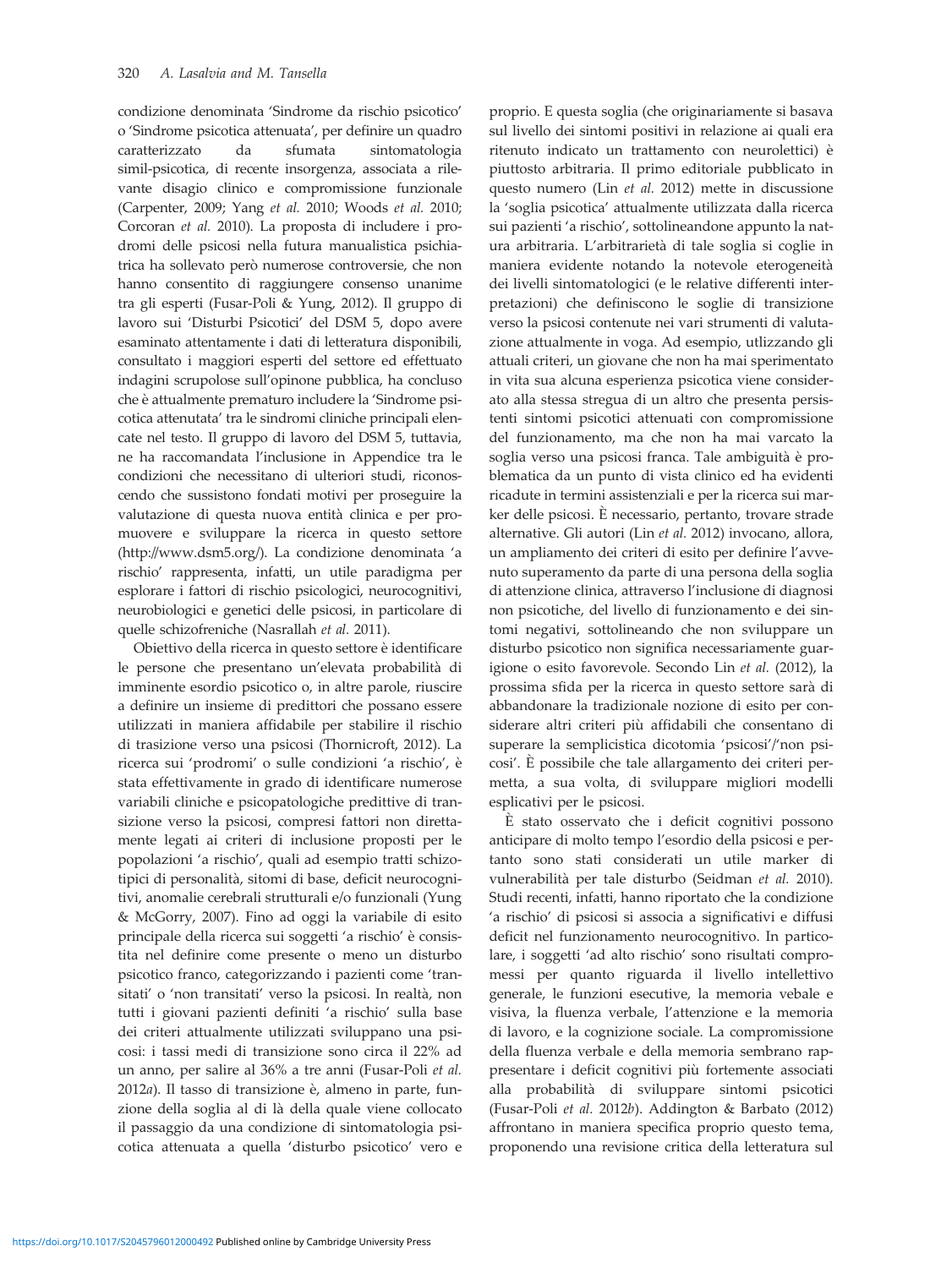funzionamento neurocognitivo nei pazienti 'a rischio' di psicosi. Gli autori confermano che le persone 'a rischio' presentano deficit cognitivi generici e specifici (ad esempio, nella fluenza verbale) in misura maggiore rispetto alla popolazione generale, facendo tuttavia notare che il funzionamento neurocognitivo delle persone 'a rischio' – analogamente a quello dei controlli sani – tende a rimanere sostanzialmente stabile nel tempo. All'interno delle popolazioni 'a rischio', la letteratura ha messo in luce solo minime differenze tra coloro che sviluppano un disturbo psicotico franco e quelli che non transitano verso la psicosi, sebbene nei primi sia stato evidenziato un lieve deterioramento in alcuni domini (quali, ad esempio, il QI verbale, la memoria verbale, la fluenza verbale e la velocità di processazione delle informazioni). Questa letteratura, tuttavia, è caratterizzata da numerose incongruenze, dovute con ogni probabilità a limitazioni di natura metodologica. Tra queste gli autori annoverano: (a) le dimensioni variabili dei campioni oggetto d'indagine; (b) l'eterogeneità nella composizione di tali campioni (le popolazioni 'a rischio' sono composte in genere da diversi gruppi di pazienti, da quelli che sviluppano una psicosi franca e duratura, ad altri in cui i sintomi psicotici recedono rapidamente, ad altri ancora in cui i sintomi migliorano solo parzialmente, ad altri infine che non transiteranno mai verso la psicosi); (c) la differente lunghezza del periodo di follow-up (il rischio di sviluppare una psicosi aumenta con la durata del periodo di osservazione); (d) l'eterogeneità dei test neuropsicologici utilizzati (alcuni, ad esempio, sono più sensibili a specifici task neurocognitivi, mentre altri forniscono misure più generali di funzionamento intellettivo). Pertanto, alla luce di queste limitazioni, è necessario promuovere ulteriormente la ricerca in questo campo affichè si possa giungere ad una migliore comprensione del ruolo giocato dal funzionamento cognitivo nel predire lo sviluppo delle psicosi.

Nel terzo editoriale, Lawrie et al. (2012) discutono sulle potenzialità delle tecniche di brain imaging nel predire lo sviluppo di una psicosi nelle popolazioni a rischio di schizofrenia o disturbo bipolare, tecniche i cui risultati sono probabilmente dotati di maggiore affidabilità rispetto all'uso dei soli criteri clinici. Gli autori sviluppano questo tema alla luce di tre importanti studi pionieristici condotti dal loro gruppo di ricerca su pazienti 'a rischio genetico' di psicosi (soggetti, cioè, che hanno uno o più familiari affetti da psicosi) – Edinburgh High Risk Study (EHRS) of Schizophrenia, Edinburgh Study of Comorbidity (ESC) e Bipolar Family Study (BFS). Entrambi gli studi EHRS e ECS hanno mostrato che un numero relativamente limitato di predittori comportamentali, cognitivi e neuroradiologici (vale a dire, tratti schizotipici, deficit di memoria e aumento della girificazione in sede prefrontale) – il cosiddetto 'fenotipo psicotico esteso' (Johnstone et al. 2007) – può essere impiegato per predire in maniera affidabile, e con anni di anticipo, l'insorgenza di schizofrenia su base individuale. Dall'altra parte, lo studio BFS ha evidenziato uno specifico pattern di anomalie cerebrali nei pazienti ad alto rischio genetico per disturbo bipolare, che è risultato a sua volta differente sia rispetto a quello dei pazienti a rischio di schizofrenia che ai controlli sani, dato questo in linea con una serie di studi precedenti che indicano come schizofrenia e disturbo bipolare possano essere tra loro differenzati sulla base di reperti neuroradiologici diversi.

Le tecniche di brain imaging sembrano anche essere in grado di predire differenti risposte al trattamento nei due diversi tipi di disturbo, anche se questo campo resta ancora oggetto di ulteriore approfondimento. In fatti, vanno considerate alcune importanti limitazioni metodologiche di cui si deve tenere debitamente conto prima di implementare tale approccio nella pratica clinica. Ciò è molto importante in quanto può essere d'aiuto per trasferire le conoscenze maturate sui fattori di rischio a livello di gruppo al profilo di rischio individuale del singolo paziente. Tale trasferimento consentirà a clinici e ricercatori di trovare la combinazione ottimale di variabili neuroradiologiche e cliniche per aumentare il potere predittivo, per verificare l'accettabilità di questo approccio su numeri crescenti di soggetti, ed infine dimostrarme l'applicabilità pratica e il rapporto costo-efficacia.

Le strategie per identificare le persone ad imminente rischio di psicosi sono numerose e comprendono la combinazione di differenti fattori di rischio clinici e neurobiologici (Yung & McGorry, 2007). Tuttavia, anche attraverso l'uso di queste metodiche di screening multidimensionale, la maggioranza dei pazienti individuati come 'a rischio' non svilupperà mai il disturbo (Saha et al. 2012). L'identificazione di caratteristiche sempre più specifiche associate ad un aumento del rischio rappresenta una priorità, sia in campo sperimentale che assistenziale. Inoltre, le importanti questioni etiche connesse a questo tipo di ricerca debbono essere considerate con grande attenzione (Bentall & Morrison, 2002; Corcoran et al. 2010).

La ricerca sui pazienti ad alto rischio di psicosi rappresenta un elemento-chiave per l'identificazione precoce, la prevenzione secondaria e il trattamento delle psicosi in generale e come tale costituisce una nuova grande frontiera nella pratica clinica. C'è bisogno, allora, di destinare a questo importante ambito di lavoro sforzi sempre maggiori.

## References

Addington J, Barbato M (2012). The role of cognitive functioning in the outcome of those at clinical high risk for